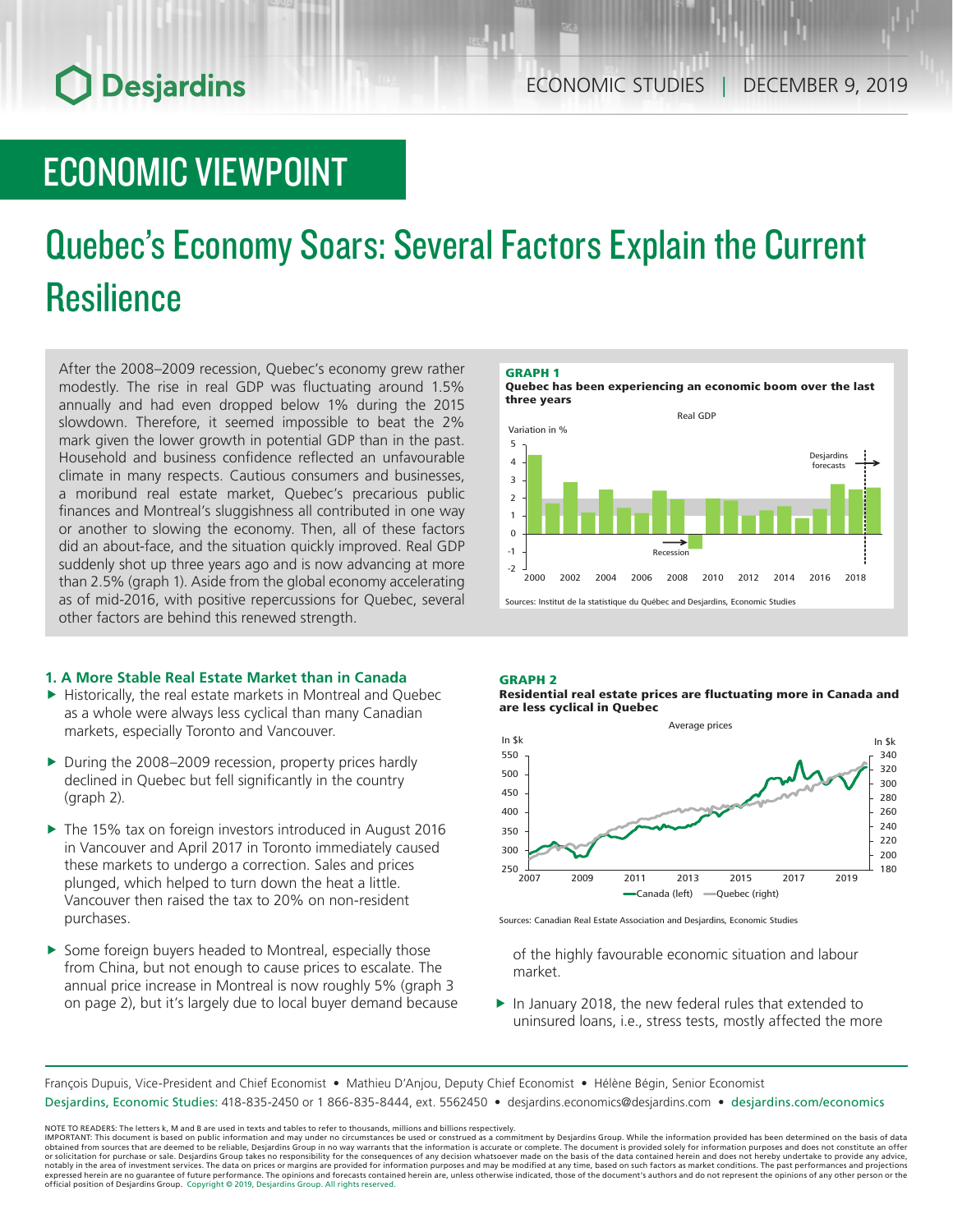#### GRAPH 3

Existing property prices: Montreal is far from the Toronto rollercoaster



Sources: Canadian Real Estate Association, Quebec Professional Association of Real Estate Brokers through the Centris system, and Desjardins, Economic Studies

expensive markets around the country, especially Vancouver and Toronto.

- $\blacktriangleright$  The number of transactions and average prices plummeted, but the adjustment period appears to be over, and the market is regaining strength.
- ▶ According to the Canada Mortgage and Housing Corporation (CMHC), Montreal's market is not overvalued like Vancouver's and Toronto's a few years ago.
- $\blacktriangleright$  The surge continues in both Montreal and Quebec as a whole. The situation is far from being out of all proportion as was the case elsewhere in the country before the correction.

## THE TAKEAWAY

- $\triangleright$  The fact that the residential real estate market is usually less cyclical in Quebec than elsewhere in Canada has been shown to be a factor in the resilience evident during the current period of economic growth.
- $\triangleright$  Still, Montreal's residential real estate market has crossed the line that defines overheating. This makes it vulnerable to a possible correction, especially if foreign buyers were to be taxed.

### **2. The Oil Patch's Troubles Have Had Little Impact on Quebec's Economic Growth**

- $\triangleright$  Aside from stronger residential real estate cycles in other parts of the country, Canada's economy is feeling the effects of the oil industry's ups and downs.
- $\triangleright$  The struggles in this sector explain in part the weak growth in real GDP in Canada in late 2018 and early 2019, which remained around 1% for two consecutive quarters (graph 4).
- $\triangleright$  During this time, Quebec maintained a solid cruising speed, with real GDP up roughly 2.5% for several quarters in a row.

#### GRAPH 4



Economic growth more stable in Quebec: Canada suffered from

2017 2018 2019 Sources: Institut de la statistique du Québec, Statistics Canada and Desjardins, Economic Studies

## THE TAKEAWAY

- $\blacktriangleright$  The resilience of Quebec's economy is due in part to a high degree of industrial diversification, which reduces its dependence on a specific industry. This upside will continue to limit sudden changes in the pace of growth.
- $\triangleright$  Quebec is not immune to the possibility of a sudden and marked economic slowdown.

## **3. A Tighter Labour Market**

 $\blacktriangleright$  In August, Quebec's unemployment rate fell to 4.7%, a level even lower than that of the other provinces (graph 5), for the first time since the beginning of monthly statistics in 1976.







- $\blacktriangleright$  The unemployment rate for 2019 will be at 5% for the first time since the mid-1960s (graph 6 on page 2).
- $\blacktriangleright$  The strong growth of Quebec's economy over the last few years, which stimulated job creation, contributed to the rapid decline in unemployment.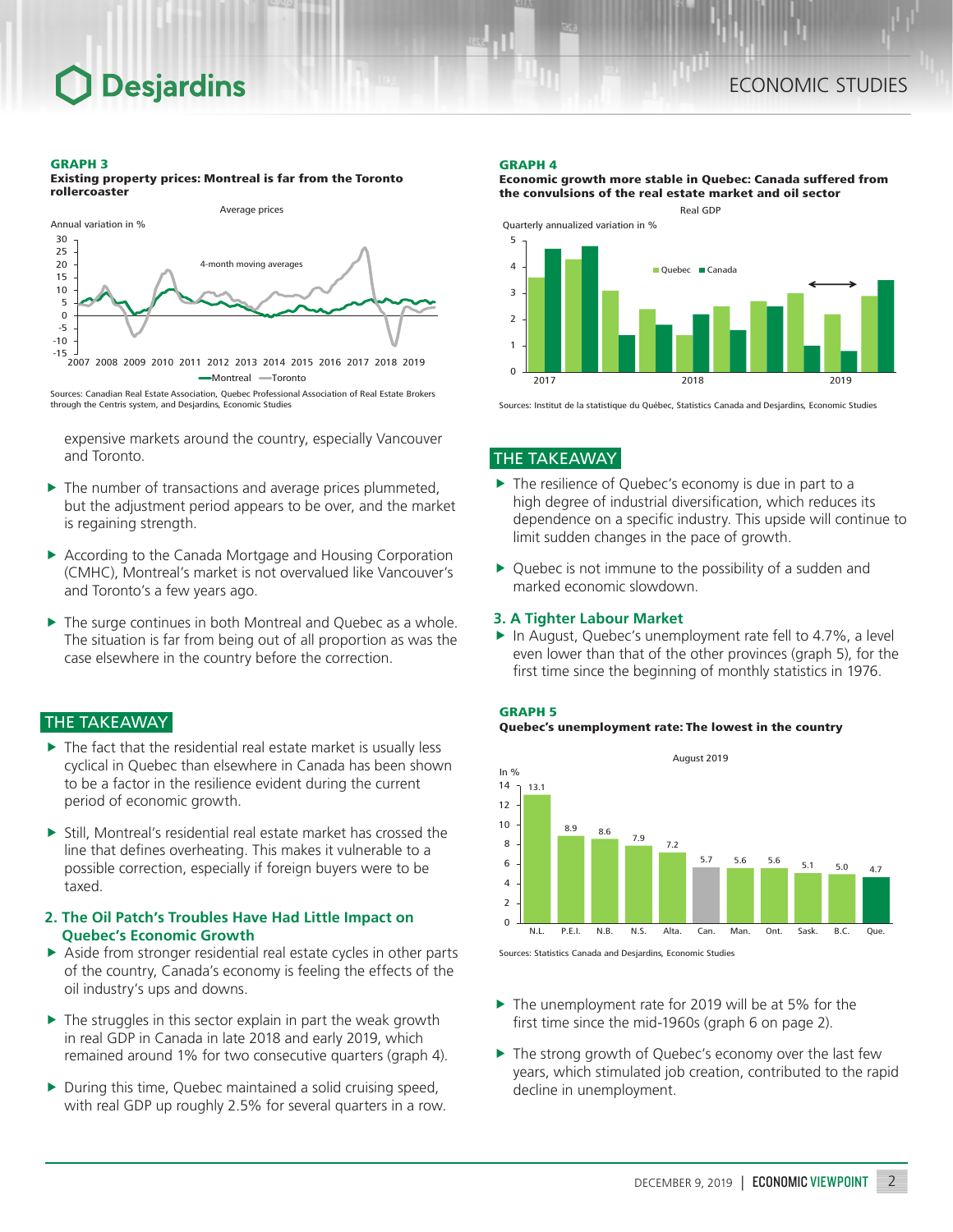#### GRAPH 6

Quebec's unemployment is at its lowest rate since the 1960s



Sources: Statistics Canada and Desjardins, Economic Studies

- $\triangleright$  Quebec's demographic trends, distinguished by a markedly aging population compared to the country overall, is helping to massively reduce the unemployment rate.
- $\blacktriangleright$  The working age population, i.e., those aged 15 to 64 years, has tended to stabilize in recent years (graph 7), whereas it continues to grow throughout Canada and in Ontario. Therefore, the downward pressure on Quebec's unemployment rate is greater.

### GRAPH 7

### Quebec's demographic trends affect the number of potential workers



Sources: Statistics Canada and Desjardins, Economic Studies

- $\blacktriangleright$  The aging population and the generational imbalance is causing a labour shortage throughout Quebec's regions and various sectors. There are not enough young people to fill the gap left by retirees.
- $\blacktriangleright$  The regional disparities have largely faded in just a few years. Many regions are posting an unemployment rate below 5% (graph 8), a phenomenon that reflects the overall improvement in Quebec's economy and the demographic trends.

### GRAPH 8

Quebec's labour market has improved overall: Unemployment rate is below 5% in many regions



Sources: Institut de la statistique du Québec and Desjardins, Economic Studies

 $\blacktriangleright$  The labour shortage has caused wages to soar since 2017. The annual increase that was hovering around 1% before is now nearing 3%.

## THE TAKEAWAY

- $\blacktriangleright$  The labour market's significant improvement, especially an unemployment rate that fell faster than elsewhere in the country, also proved to be a factor in the resilience of Quebec's economy.
- $\blacktriangleright$  Given that the demographic trends have firmly taken hold, the unemployment rate will remain low. In the event of a major economic slowdown, the provincial unemployment rate may go up a little but without returning to more than 8%.

## **4. A More Favourable Picture in the Regions**

- $\triangleright$  The cycle of expansion of the U.S. and the world's economies has stimulated most of Quebec's regions.
- $\blacktriangleright$  Many saw their unemployment rates drop below the 5% mark for the very first time. Major regional disparities faded, especially due to demographic reasons.
- $\blacktriangleright$  In recent years, Montreal resumed its role as an engine of growth in the province, which has had a positive effect on Quebec's regions.

## THE TAKEAWAY

 $\blacktriangleright$  The improved economy and tighter labour market throughout Quebec's regions are making the province less vulnerable to the economy's possible deterioration.

## **5. Montreal's Resurgence**

 $\blacktriangleright$  The change in municipal leadership in November 2013 brought a new energy to Montreal.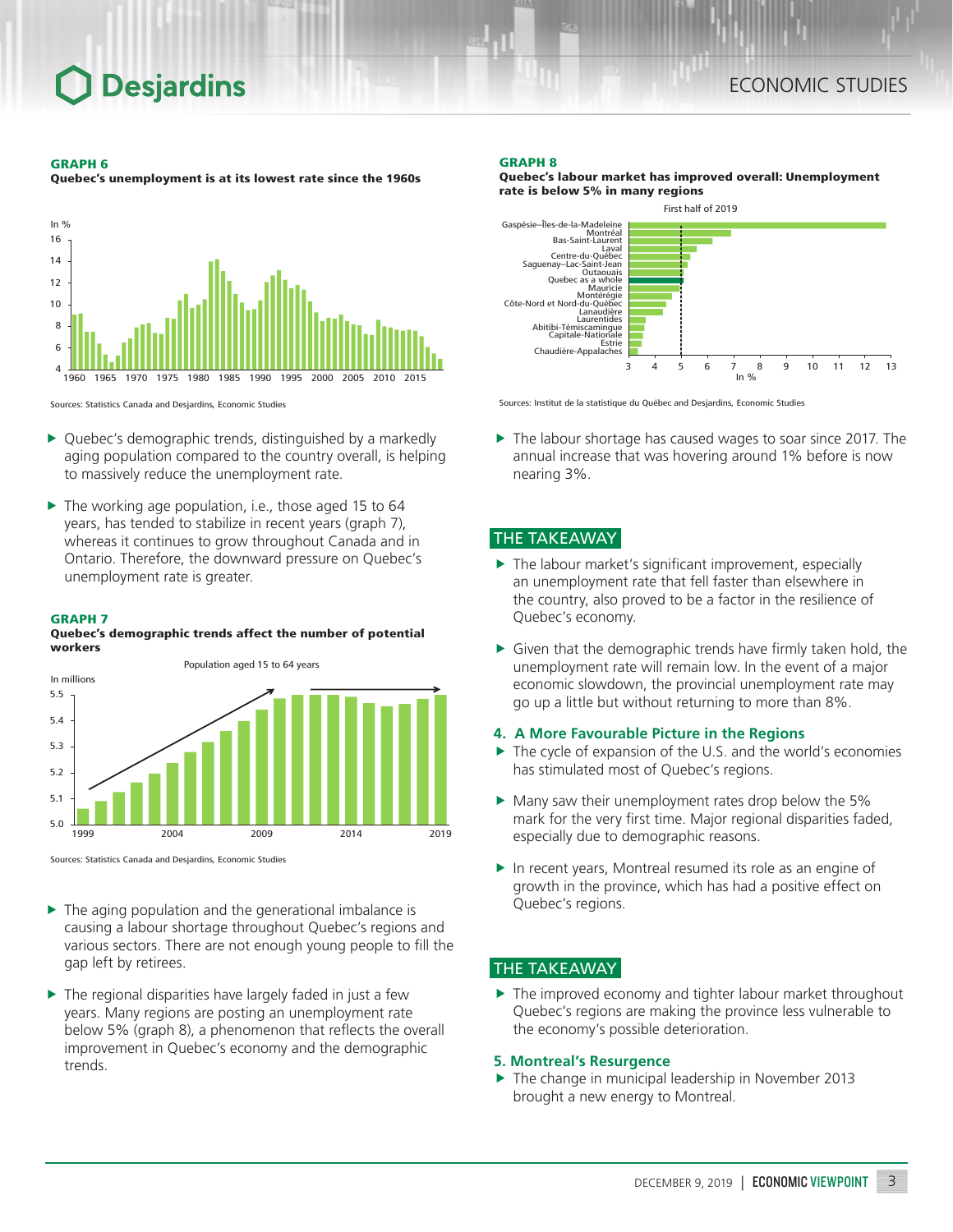- $\blacktriangleright$  This dynamic approach provided Montreal with a clear direction, and a general sense of optimism returned.
- $\blacktriangleright$  Montreal's strength is becoming increasingly obvious thanks to a number of infrastructure and transit projects.
- $\blacktriangleright$  The change in the way Montreal is perceived is having an impact on government, the general population, the business world, and investors.
- $\blacktriangleright$  The renewed interest in the Montreal real estate market is evident in the influx of capital and the number of construction projects, especially in the core. Commercial, industrial and multi-residential buildings are highly sought-after by local and international buyers.
- $\blacktriangleright$  Montreal's higher ranking among several leading industries and internationally is causing an influx of foreign students and highly specialized workers to the research and high-tech sectors, especially artificial intelligence.

## THE TAKEAWAY

- $\blacktriangleright$  Montreal's resurgence has provided a positive boost to Quebec's economy.
- $\blacktriangleright$  The fact that the regions of Quebec, including Montreal, are doing well is strengthening the foundations underpinning Quebec's current economic cycle and helping to prolong the resilience period.

## **6. A Very Positive Situation for Consumers**

- $\blacktriangleright$  The tighter labour market is helping consumers remain on solid ground in all regions of Quebec, thereby making them less vulnerable to the possible deterioration of the economy.
- $\blacktriangleright$  Montreal's economic strength and significant demographic weight are positive for consumer spending in Quebec and having a ripple effect on the regions.
- $\blacktriangleright$  Employment income is rising rapidly thanks to job creation and the low unemployment rate, which is lifting wages. Stimulates consumer spending.
- $\triangleright$  Since 2016, the reduced federal and provincial tax burden on individuals has also been raising household income. Among the various measures, the introduction of the federal child tax benefit, the elimination of the Quebec government's health tax, and small tax reductions overall have given households more room to manoeuvre.
- $\blacktriangleright$  Retail sales and consumption have been advancing at a solid pace in Quebec since 2016 after five lean years (graph 9).

#### GRAPH 9





THE TAKEAWAY

- $\blacktriangleright$  The situation of households, which has improved through the labour market and the lower tax burden, is having a positive impact on consumer spending, which accounts for two thirds of the economy.
- $\blacktriangleright$  The resilience of Quebec's economy is based in part on the more favourable situation for consumers.
- $\blacktriangleright$  Moreover, Quebecers' confidence is up once again and has almost reached a historic peak (graph 10).





Sources: Conference Board of Canada and Desjardins, Economic Studies

### **7. The Upturn in Quebec's Public Finances**

- $\blacktriangleright$  People's and businesses' perception of the public finances is once again positive. Household and business confidence levels (graph 11 on page 5) have risen in part thanks to the improved public finances.
- $\blacktriangleright$  The year 2015 marked the end of a long period of budgetary deficits for the Quebec government (graph 12 on page 5).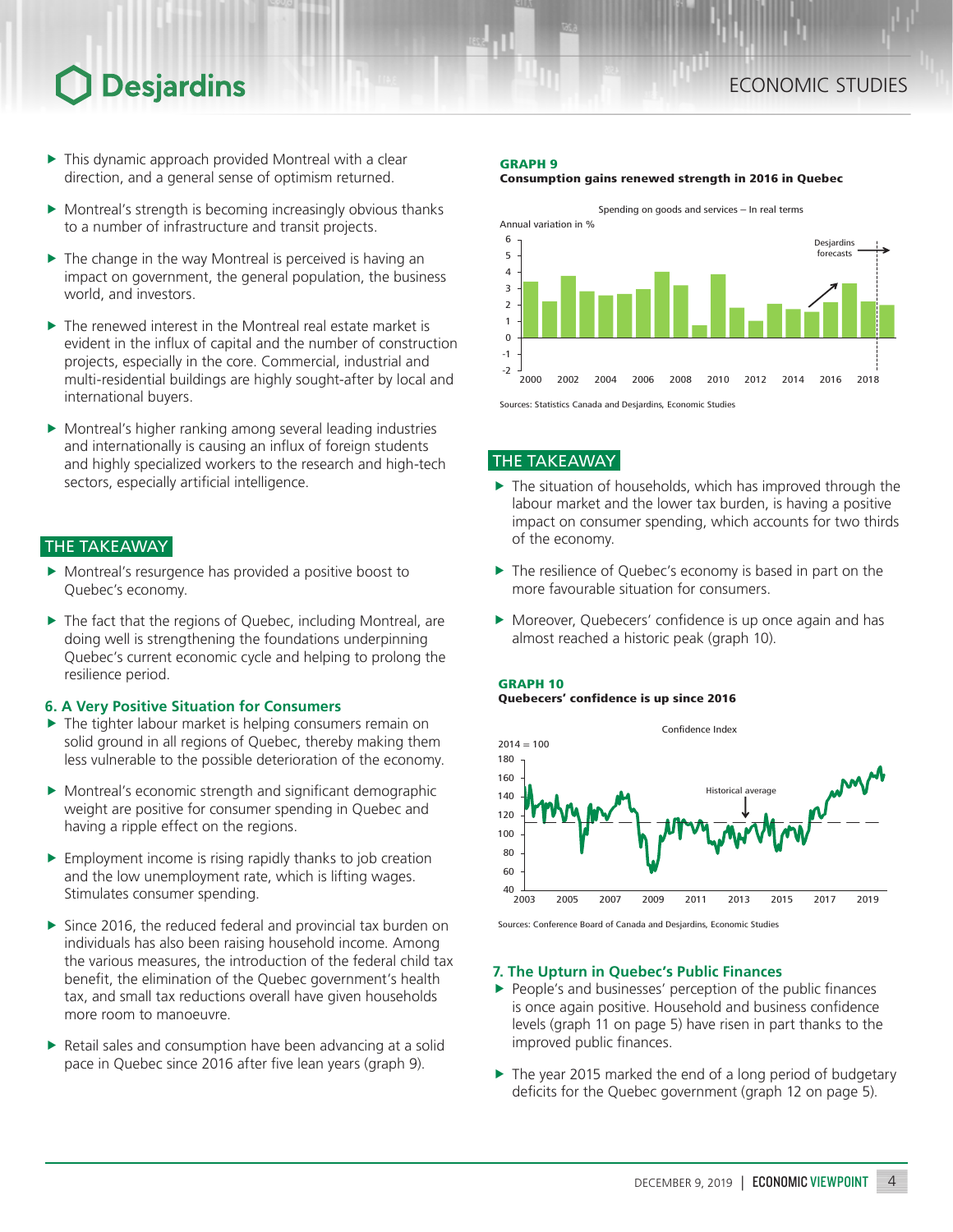#### GRAPH 11

SME confidence start to improve in 2016, business climate is more positive



Sources: Canadian Federation of Independent Business and Desjardins, Economic Studies

#### GRAPH 12

#### Quebec's budgetary deficits are a thing of the past



Sources: Ministère des Finances du Québec and Desjardins, Economic Studies

- $\blacktriangleright$  Tighter spending controls, which involved cuts and some sacrifices by Quebecers, helped to get there (graph 13).
- $\blacktriangleright$  Precautionary measures, such as the stabilization reserve and contingency reserves, helped too.
- $\triangleright$  Even if the weight of Quebec's gross debt is relatively high compared with that of the other provinces, at 46.1% of GDP
- GRAPH 13

#### Current government and capital expenditures in Quebec are up as of 2016



in March 2019, it's at its lowest level in more than 20 years (graph 14).

- $\triangleright$  The era of budgetary surpluses that has existed since 2015 is even facilitating the gradual repayment of the debt thanks to the Generations Fund.
- $\blacktriangleright$  The room to manoeuvre made it possible to reinject money into the economy.
	- Reduced tax burden for individuals and businesses.
	- End of the State's spending restrictions.
	- More money in the Quebec infrastructure program.

#### GRAPH 14

#### The weight of Quebec's gross debt has fallen significantly in recent years



Sources: Ministère des Finances du Québec and Desjardins, Economic Studies

#### **8. Investments in Infrastructure**

- $\blacktriangleright$  In recent years, the different levels of governments released significant sums of money for major road and transit infrastructure projects, especially in Montreal.
- $\blacktriangleright$  The Turcot Interchange, the Champlain Bridge and the future Réseau express métropolitain (REM) funnelled a lot of investment into Quebec.
- $\blacktriangleright$  The deterioration of roads, bridges and overpasses throughout the province required major sums of money to bring them back up to standard.

## THE TAKEAWAY

 $\blacktriangleright$  Massive infrastructure investments in Quebec accelerated economic growth.